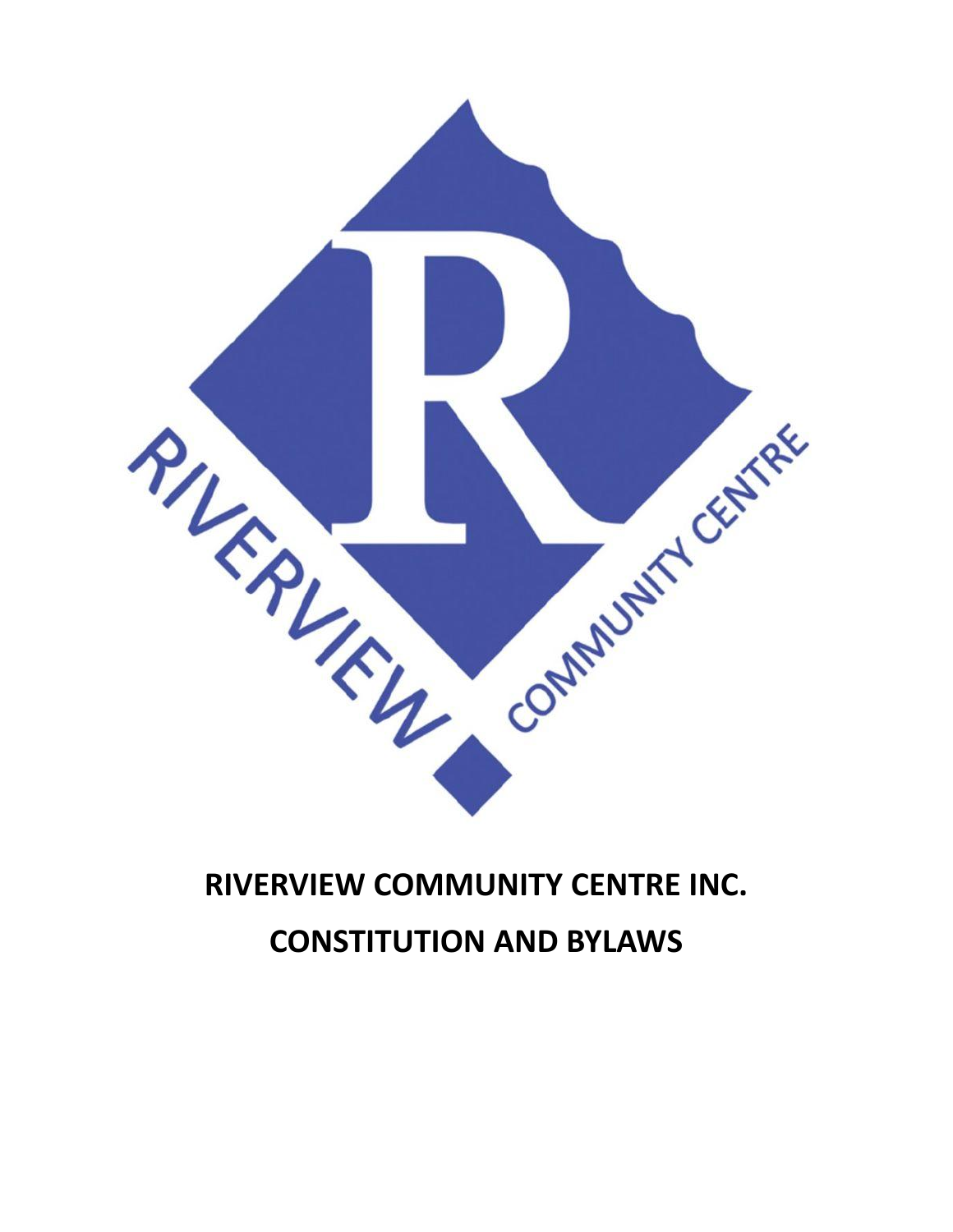## **CONSTITUTION OF RIVERVIEW COMMUNITY CENTRE**

### **ARTICLE 1 – NAME:**

**1.1** The organization shall be known as "Riverview Community Centre Inc.", hereinafter referred to as the "Centre".

### **ARTICLE 2 – PURPOSE:**

**2.1** The purpose of the Centre is to provide a broad range of recreational and leisure activities for all residents in the Riverview community area as defined in Article 4., through the management and operation of the facilities, grounds, and associated programming.

#### **ARTICLE 3 – OBJECTIVES:**

The objectives of the Centre shall be:

**3.1** To plan and initiate or conduct a variety of recreational and leisure activities suited to the needs and requirements of the residents of the designated area.

**3.2** To communicate with the residents of the designated area so as to determine their needs for recreational and leisure activities, and to ensure that they are aware of the activities and programs being offered by the Centre.

**3.3** To administer and operate the Centre in accordance with the Operating Responsibilities as approved by the General Council of Winnipeg Community Centres (hereinafter referred to as GCWCC) and the City of Winnipeg Community Services Department.

**3.4** To prepare budget, financial, activity and other reports as required for presentation to the City of Winnipeg Community Services Department.

**3.5** To promote activities through which funds may be raised to support the activities of the centre subject to the Centre's fundraising policy.

**3.6** To plan for the continued operation of the Centre and its programs through the recruitment and training of volunteers and staff.

**3.7** To provide delegates to and support the programs and policies of the City Centre Community Centres Board (hereinafter referred to as CCCCB) and the GCWCC.

## **ARTICLE 4 – BOUNDARIES**

**4.1** The Centre shall serve the residents within the boundaries of the Riverview Community as defined by the City of Winnipeg which are: all lands bordered by Churchill Drive to the east and south, Osborne Street to the west, and the CN train tracks and Jubilee Street to the north.

#### **ARTICLE 5 - AMENDMENTS**

**5.1** Amendments to the Constitution may be made at the Annual General Meeting. All amendments must be received in writing by the membership no later than 21 days prior to the meeting.

**5.2** Amendments to the Constitution shall require a minimum of two-thirds majority of the members in attendance at the Annual General Meeting.

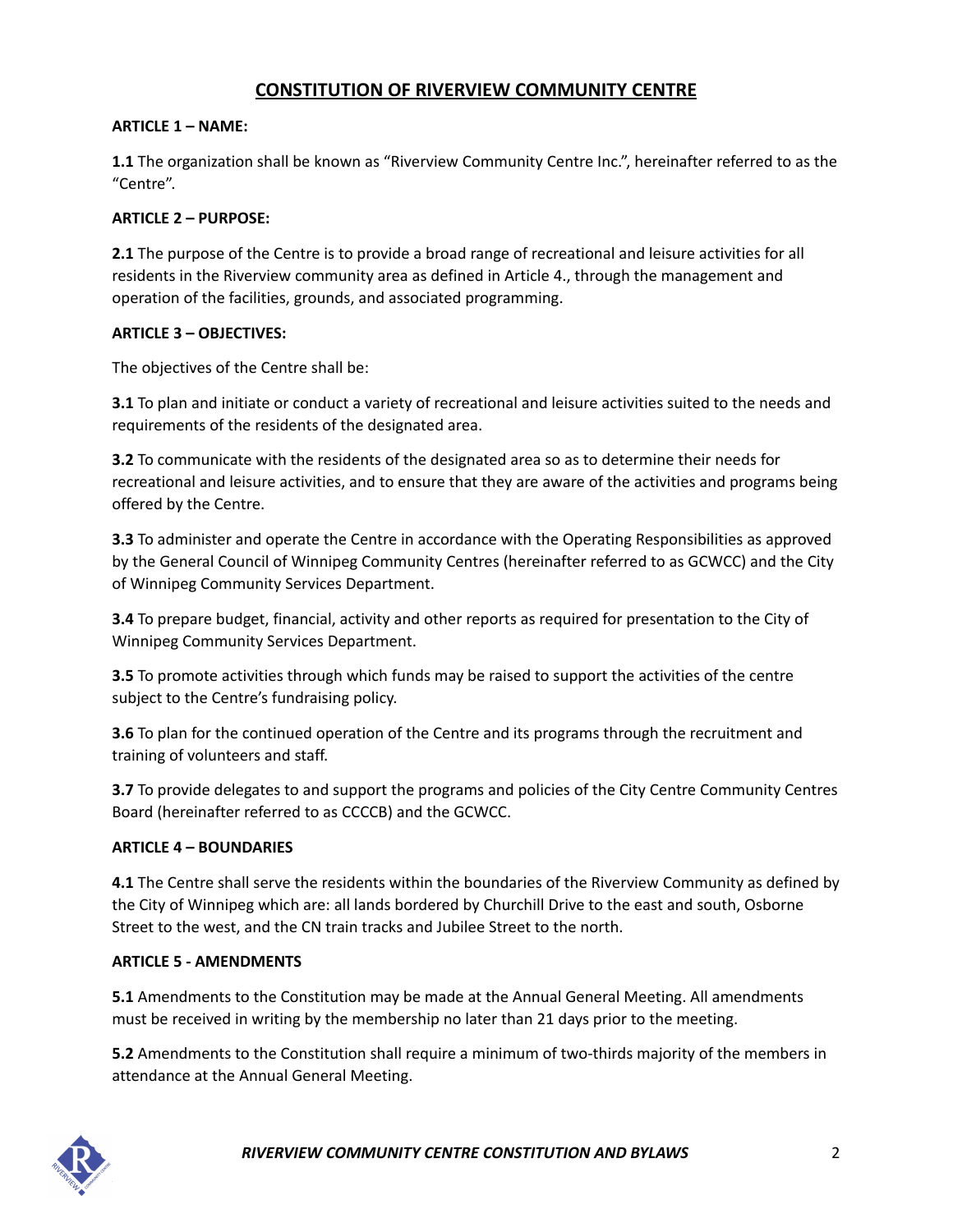## **BYLAWS OF RIVERVIEW COMMUNITY CENTRE**

## **BYLAW 1 – MEMBERSHIP**

**1.1** The membership of the Centre shall normally consist of those persons residing within the boundaries as specified under Article 4.

**1.2** Those persons not residing within the Centre's designated boundaries must apply and be approved for associate membership by the board. Election or appointment to a board position is considered automatic approval for associate membership subject to the term of the position.

**1.3** All residents of the City may use the facilities and take part in the programs provided by and subject to the rules and policies set forth by the Centre, however the Centre shall be concerned foremost with providing for the needs of those residents residing within their designated boundaries.

## **BYLAW 2- BOARD OF DIRECTORS**

**2.1 The Board of Directors** - The Board of Directors of the Riverview Community Centre Inc. shall consist of not less than seven elected members including the Executive Committee , who shall manage the business and affairs of the Centre and who shall be members as set out in BYLAW 1 Membership.

**2.2 Executive Committee (5**) - Board of Directors consisting of The Executive Committee shall consist of a least four of five Officers; being the President, Past President, Vice-President, Secretary and Treasure:

- President
- Vice President
- Past President
- Treasurer
- Secretary

## **2.3 Elected Board Members (9):**

- **Facilities and Grounds Director 1 -** lead facilities and ground maintenance efforts as outlined by the board.
- **Facilities and Grounds Director 2** -lead facilities and ground maintenance efforts as outlined by the board.
- **Renovations and Grants Director** assist the executive committee and staff with acquiring and apply for grants and be a consultant in all renovation projects undertaken by the centre.
- **Sports, Recreational and Leisure Director** act as a liaison between conveners/organizers , bringing forward concerns and updates to the board and assisting conveners/organizers with purchasing requests.
- **Events Director** act as a liaison for event leads by bringing forward concerns and reports to the board and assisting leads with event planning.
- **Neighbourhood Group Liaison Director -** connect with neighbourhood volunteer groups who are working to enhance the Riverview Community and provide the board with updates and help to coordinate joint RVCC projects/events.



#### *RIVERVIEW COMMUNITY CENTRE CONSTITUTION AND BYLAWS* 3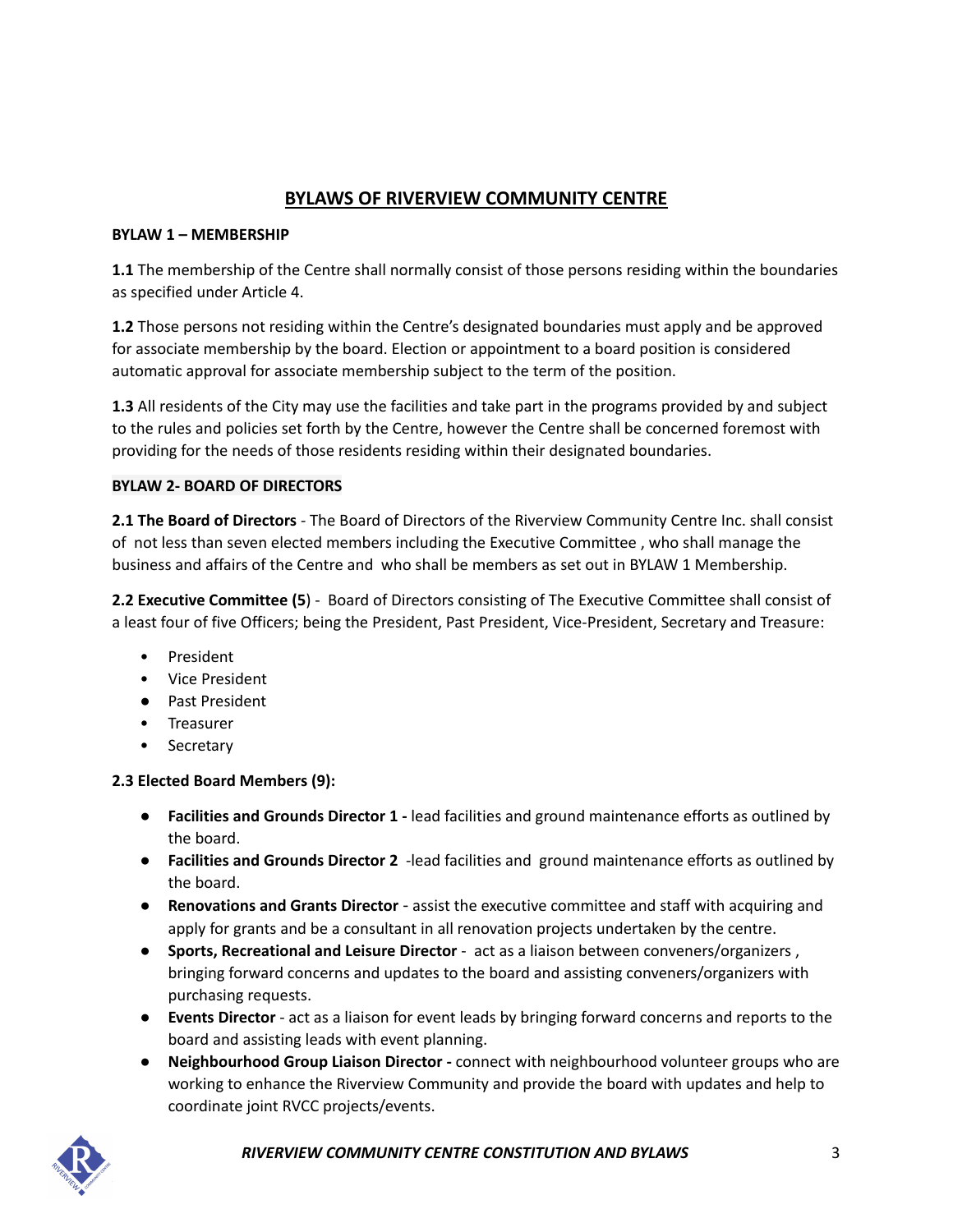- **Member at Large** Duties assigned by the Board
- **Member at Large** Duties assigned by the Board
- **Member at Large** Duties assigned by the Board

**2.4 Associate Board Members** - Associate members are appointed by the board. Associate members perform valuable functions for RVCC but are not always interested in being on the Board. Consequently, Associate members have the option of being voting or non-voting members. A non-voting member is not required to attend all meetings but is welcome to come and participate, but not vote. Or an Associate member can opt to be a voting member but must not miss 3 consecutive meetings.

**2.4.1** -The Board can add and delete Associate Member Positions as required to address the needs of the centre by simple majority vote.

**2.4.2** The following are Typical Associate Board Member Positions:

- o Sport Conveners (Soccer, Mini Soccer, Baseball, Softball, Hockey, Basketball, Etc..)
- o Event Committee Lead/s (Tourments, Spring Carnival, WinterFest, Frostbite Run, Fall Supper, Trivia Night, etc…)
- o Representative from the Riverview Ashland DayCare

**2.4.3** Co-positions may be approved based upon need and subject to a majority vote at any Executive Committee or Board Meeting.

**2.4.4** Sport Convener and Event Committee Leads Responsibilities:

- a) Chair all committee meetings
- b) Prepare budgets
- c) Attend meetings on behalf of RVCC
- d) Run registration reports and attend team swaps (Sports)
- e) Facilitate purchasing
- f) Submit volunteer reports
- g) Liaison with Events Director or Sports, Recreational and Leisure Director

**2.5** The Executive Committee may appoint not voting advisors to the Board, as it deems necessary and appropriate. The Board shall ratify such appointments by a simple majority vote

#### **BYLAW 3– FISCAL YEAR:**

**3.1** The fiscal year end of the Centre shall be from January 1st to December 31st.

#### **BYLAW 4 – GOVERNANCE:**

**4.1** In the event of a vacancy, the board may appoint a qualified member to fill the vacancy(ies) for the remaining term of office. Such appointment(s) must have two-thirds majority approval of the assembled Board of Directors and may be performed at any meeting of the Board.

**4.2** All members of Riverview Community of the age of majority may attend, vote or stand for election at the Annual General Meeting of the Centre.

**4.3** The office of a Director shall be vacated upon the occurrence of any one of the following events:

a) vacant by death;

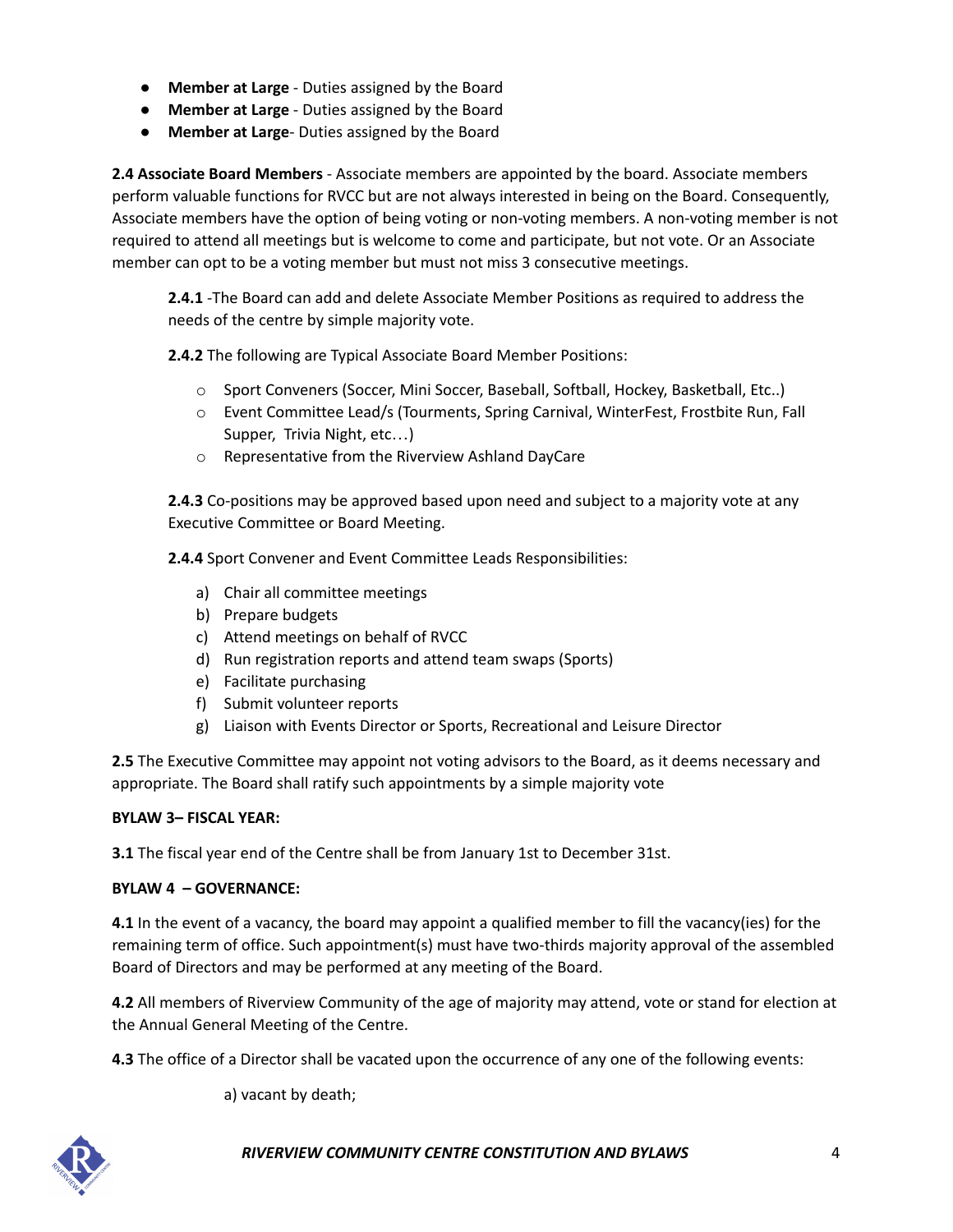b) resignation in writing to the Board;

c) removal by resolution of at least two-thirds of the other directors of the Centre including two Executive Committee members.

**4.4** Any Director may be removed from their elected or appointed position by a two thirds majority vote of the entire remaining Board of Directors including two Executive Committee Members upon the occurrence of any one of the following events:

> a) failure by the director to attend any three consecutive regular monthly meetings of the Board without an approved reason from the board;

b) failure by the director to disclose a conflict of interest;

c) where the remaining directors are of the opinion that the director has not acted in the best interest of the centre.

**4.4.1** A motion to remove a director must be presented in writing to the Secretary no later than fourteen (14) days prior to the meeting of the Board which shall then be placed on the next agenda for consideration.

**4.4.2** The meeting considering the motion to remove must have a quorum without counting the director who brought the motion, or the director who is the subject of the motion, neither of whom may vote on the motion.

**4.4.3** The motion to remove and the reasons for the motion must be mailed to the Director being removed no later than seven (7) days prior to the meeting dealing with the dismissal.

**4.4.4** The director being removed shall be given the opportunity to present evidence at the meeting considering the motion.

**4.5** The Board of Directors is to serve without remuneration. No director may directly or indirectly receive any profit from their position as director. A director may be reimbursed for reasonable expenses incurred by them in the performance of their duties and may be paid reasonably for any duties they perform under contract to the Centre.

**4.6** On any occasion in which a director, or a spouse or dependent of a director, has a personal material or other substantial interest in any contract or transaction to which the Centre is a party, it is hereby deemed that this has a conflict of interest and shall disclose such interest at the time. The director shall refrain from speaking to or voting on the resolution approving the transaction.

## **BYLAW 5 – EXECUTIVE COMMITTEE ROLES AND RESPONSIBILITIES:**

**5.1** The Executive Committee shall have the power to do all things necessary for the successful operation of the Centre, thus be empowered to:

**5.1.1** Make operational decisions in between Board meetings to be ratified at the next Board meeting, with the exception of major changes or large purchases (over \$10,000) which must go to the full Board for approval. Policy decisions must also be approved by the Board as a whole.

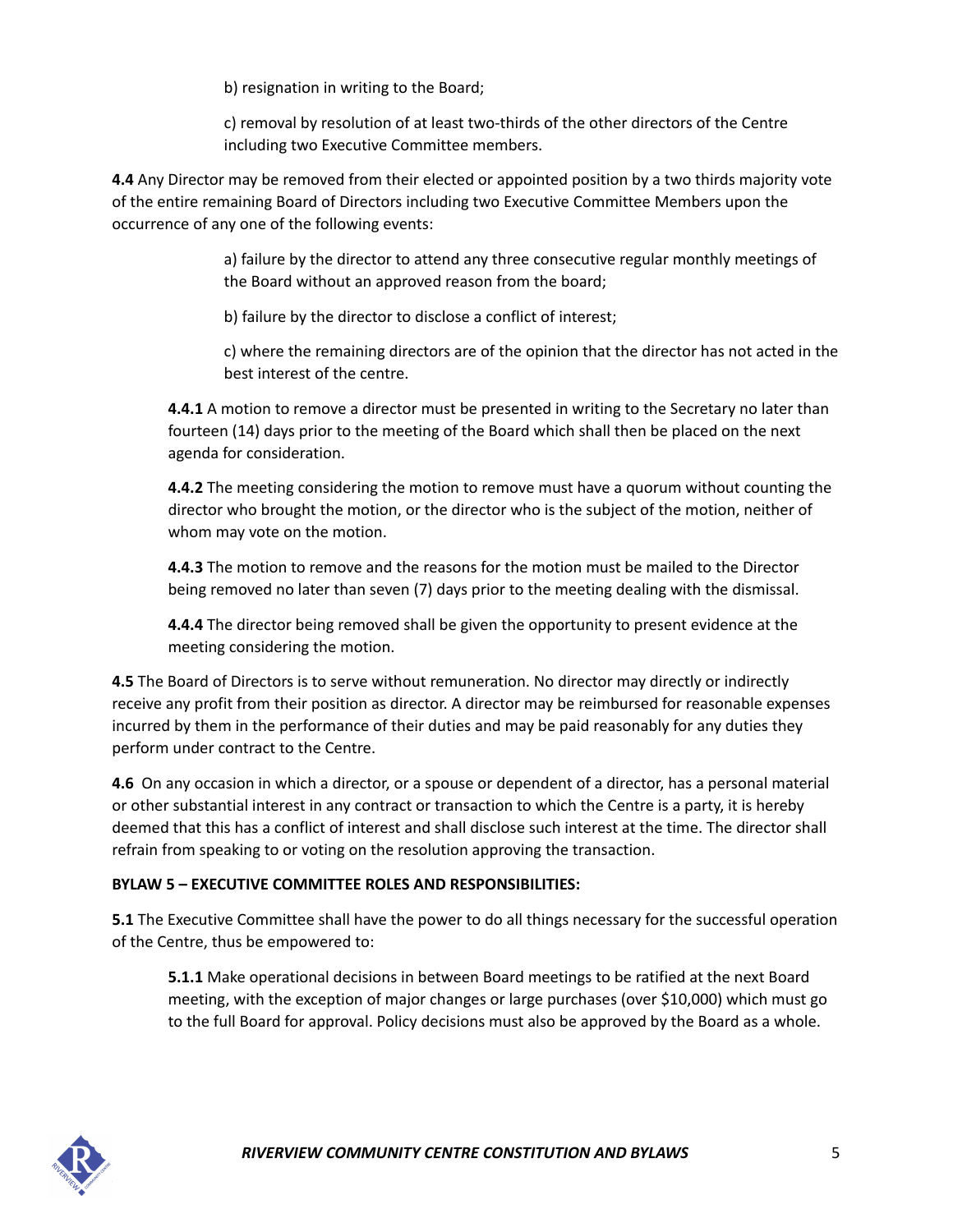**5.1.2** Decisions by the Executive Committee must be beneficial to the well-being of Riverview Community, advance the objectives of the Centre and not contrary to the general policy of the City.

**5.1.3** To commence any new form of activity or sport considered desirable by the Membership or in like manner discontinue any form of activity or sport being conducted under the auspices of the Centre.

**5.1.4** Expel or suspend from the Centre any person guilty of misconduct or any infraction of the rules and regulations of the Centre.

**5.1.5** To ensure that the Centre is operated on a non-political and non-sectarian basis.

**5.1.6** Notwithstanding any other provisions of the Constitution, appoint committees, either standing or temporary, prescribe their duties, powers and duration thereof. The Executive Committee may also appoint the Committee Chairperson. All Committees shall be responsible and accountable to the Board of Directors and must present progress reports at general meetings of the board.

**5.1.7** To appoint advisors to the Board as it deems necessary and appropriate. The Board of Directors shall ratify such appointments.

**5.1.8** Subject to ratification by the board, the Executive Committee shall make such rules and regulations regarding the use of the Centre facilities, as they may deem necessary.

**5.1.9** Ratify all board appointments including appointed board members.

**5.1.10** Create hiring committees for a General Manager and/or other staff positions when needed.

**5.1.11** Be the holder of all contracts and job descriptions of permanent staff positions.

## **5.2 DUTIES OF THE PRESIDENT**

**5.2.1** be the official spokesperson for the Riverview Community Centre in a manner that is consistent with positions or statements approved by the Board of Directors unless the Executive Committee delegates such authority to another member of the Executive Committee;

**5.2.2** preside over all meetings of Executive Committee and Board of Directors;

**5.2.3** act as a voting director on the City Centre Community Centres Board CCCCB board or appoint a designate;

**5.2.4** submit a report to all meetings of Board of Directors about activities undertaken during the preceding meeting

**5.2.5** carry out other duties assigned by the Executive Committee;

**5.2.6** act as the liaison between the Board of Directors and General Manager/Staff;

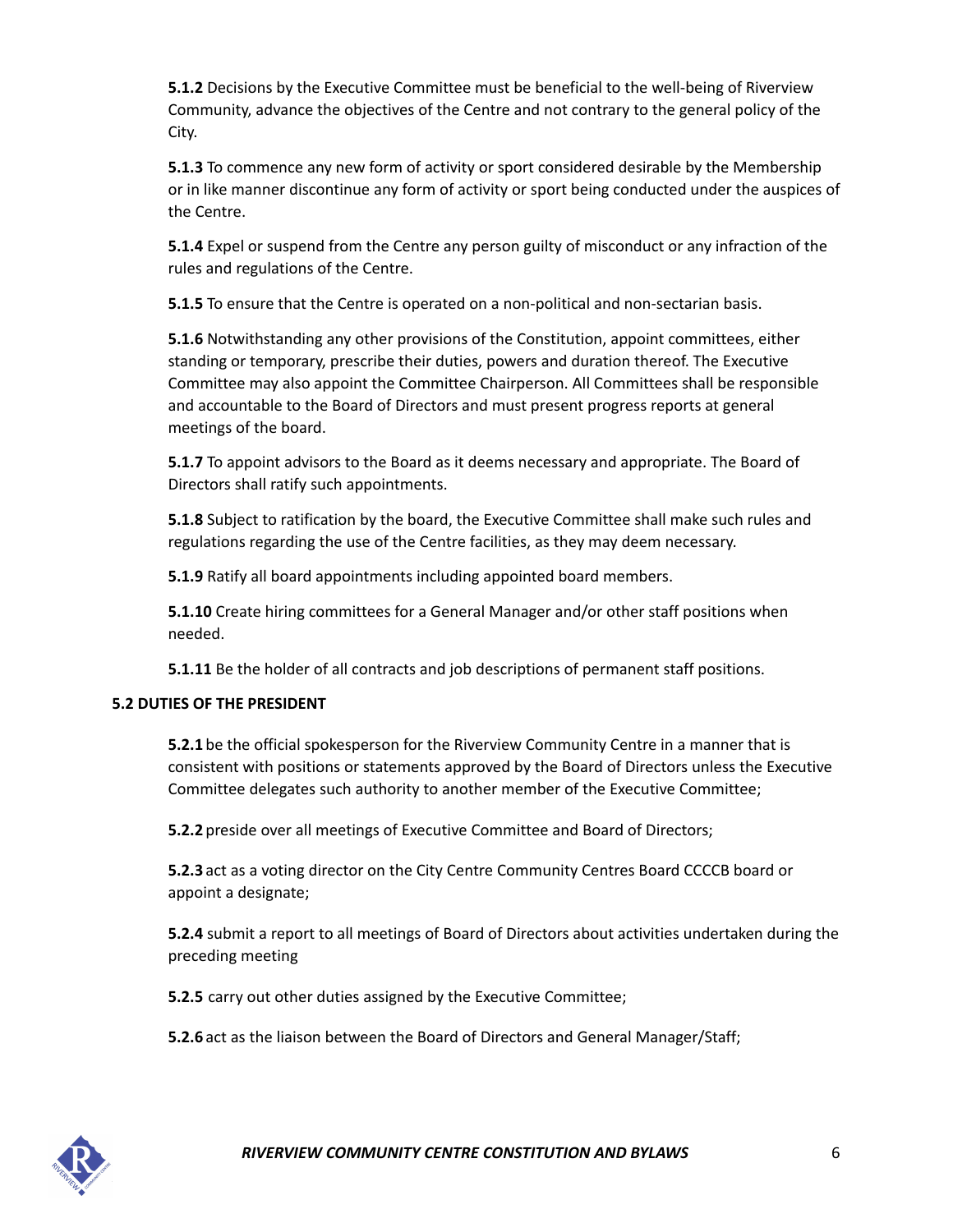**5.2.7** establish and chair the hiring committee for a General Manager and/or other staff as directed by the Executive Committee;

**5.2.8** be a signing authority on behalf of the Riverview Community Centre;

**5.2.9** authorize or provide a designate to authorize payroll for the General Manager.

#### **5.3 DUTIES OF THE VICE-PRESIDENT**

**5.3.1** act in the absence or incapacity of the President or if the President is unable or unwilling to so, and in these circumstances, the Vice President shall have the full powers to do so;

**5.3.2** assist the President with their duties as directed;

**5.3.3** carry out other duties assigned by the Executive Committee and/or Board ;

**5.3.4** have the power to represent the RVCC at meetings in the absence of the President;

**5.4.5** be a signing authority on behalf of the Riverview Community Centre.

#### **5.4 DUTIES OF SECRETARY**

**5.4.1** record and keep all minutes and proceedings of Board Meetings, Executive Committee Meetings and Annual General Meeting;

**5.4.2** cause to serve notices of required Board Meetings, Executive Committee Meetings and Annual General Meeting;

**5.4.3** carry out other duties assigned by the Executive Committee and/or Board.

#### **5.5 DUTIES OF TREASURER**

**5.5.1** provides financial reports to the Board on at least a Quarterly basis and to the Annual General Meeting;

**5.5.2** act as a signing authority on all accounts;

**5.5.3** prepare the budget for presentation to Executive Committee and Board of Directors with assistance of the Treasure;

**5.5.4** carry out other duties assigned by the Executive Committee and/or Board.

#### **5.6 DUTIES OF PAST-PRESIDENT**

**5.6.1** the Past President provides information as to history and precedent in the organization, as well as in future planning;

**5.6.2** In the absence of the President and the Vice-President, the Past President serves as President;

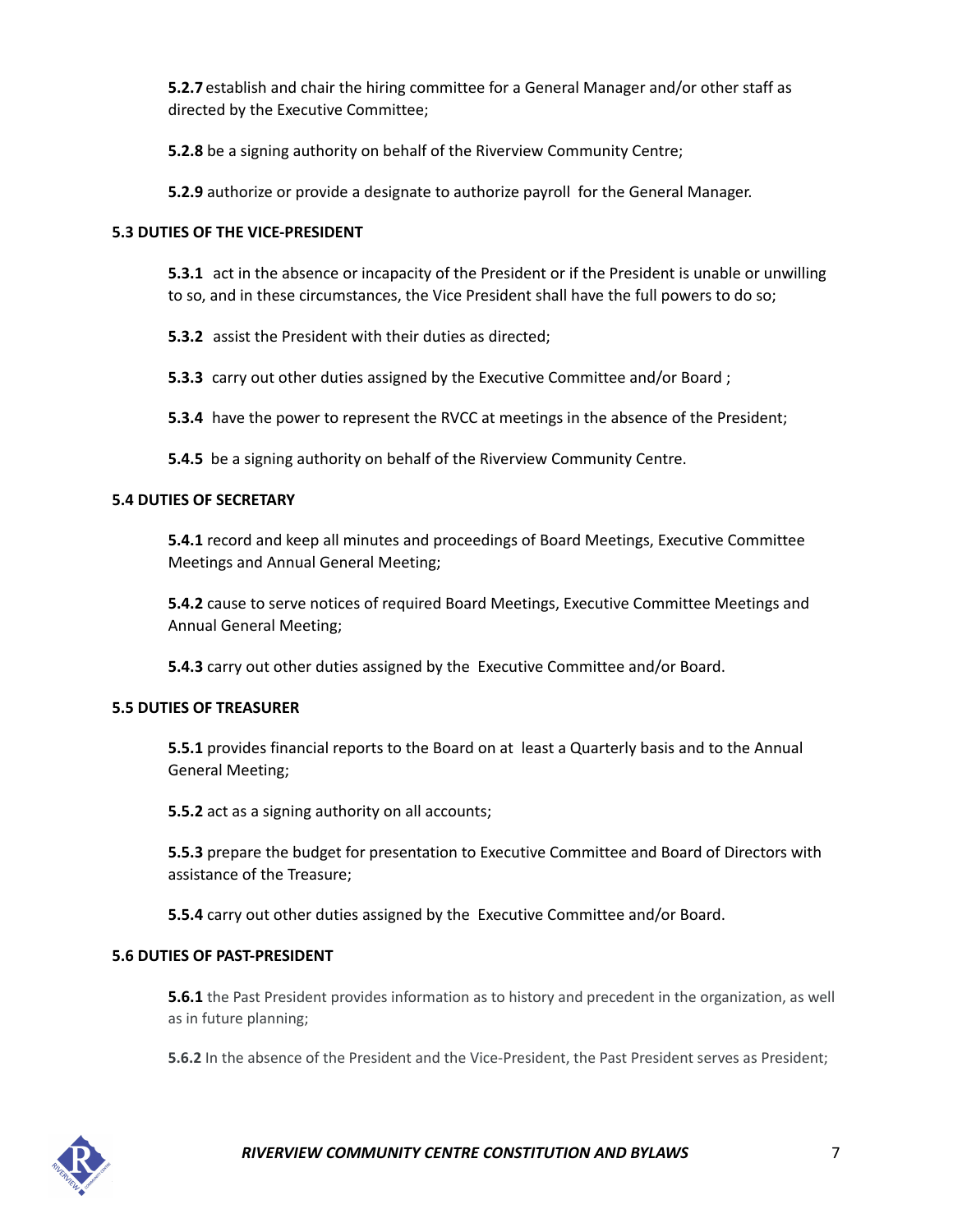## **5.6.3** carry out other duties assigned by the Executive Committee.

#### **BYLAW 6 – ELECTIONS:**

**6.1** Election of the Board of Directors shall be held at the Annual General Meeting of the Centre. Except for the Immediate Past President, the Officers shall be elected annually at the Annual General Meeting.

**6.2** Two months before the Annual General Meeting, the President will appoint a nominating committee which shall consist of no more than three members two of which shall be members of the Board. The Chairman of the nominating committee will ensure that a slate of officers will be prepared and presented at the Annual General Meeting. Nominees must express their willingness to stand either by being present at the elections or by written consent.

**6.3** The Chair of the Annual General Meetingwill accept additional nominations from the floor.

**6.4** The Chair of the Annual General Meetingshall appoint at least two scrutinizers who will; distribute the ballots, make an official count, announce the results at the meeting through the Chair and destroy all ballots.

**6.5** The elected Board of Directors shall take office upon election unless otherwise provided for in the by-laws.

#### **BYLAW 7 – TERMS OF OFFICE:**

**7.1** Each director shall be elected for a one-year term. At each Annual General Meetingall directors on the incumbent board shall retire, but shall be eligible for re-election.

#### **BYLAW 8 – MEETINGS:**

**8.1** The Board will meet at least five times a year. (January, March, June, September, and November) Additional meetings can be called at the discretion of the Executive Committee. Notice of meetings including minutes of the previous meeting and a preliminary agenda shall be sent to each Board member at least seven days prior to the meeting, posted at the Centre, or published in the Riverview Reflector.

**8.2** The Executive Committee will meet monthly, except July, August, and December meetings will be held at the discretion of the President. Minutes of the Executive Committee Meeting will be presented at the first Board of Directors meeting following the Executive Meeting. Notice of the meeting will be mailed to the Executive Officers at least seven days prior to the meeting.

**8.3** Any Board member can attend an Executive meeting if they wish.

**8.4** Special General Meetings may be convened by the President, or by a minimum of one-third of the Board of Directors or by fifteen members in good standing of the Centre. Written requests must be acted upon within forty-five days of receipt of the request. Such requests shall state clearly the nature of the business proposed to be transacted. A special meeting shall consider only those matters that are identified in the notice of meeting. Notice of the meeting including the agenda shall be given to the membership at least 14 days prior to the meeting. Such notice may be given by way of advertisement in the community newspaper or a community centre newsletter and shall be prominently displayed on the Centre's bulletin board.

**8.5** An Annual General Meeting will be held before April 30th in each Calendar year. The Annual General Meeting shall be convened for the purpose of reporting the year's activities and the election of officers.



#### *RIVERVIEW COMMUNITY CENTRE CONSTITUTION AND BYLAWS* 8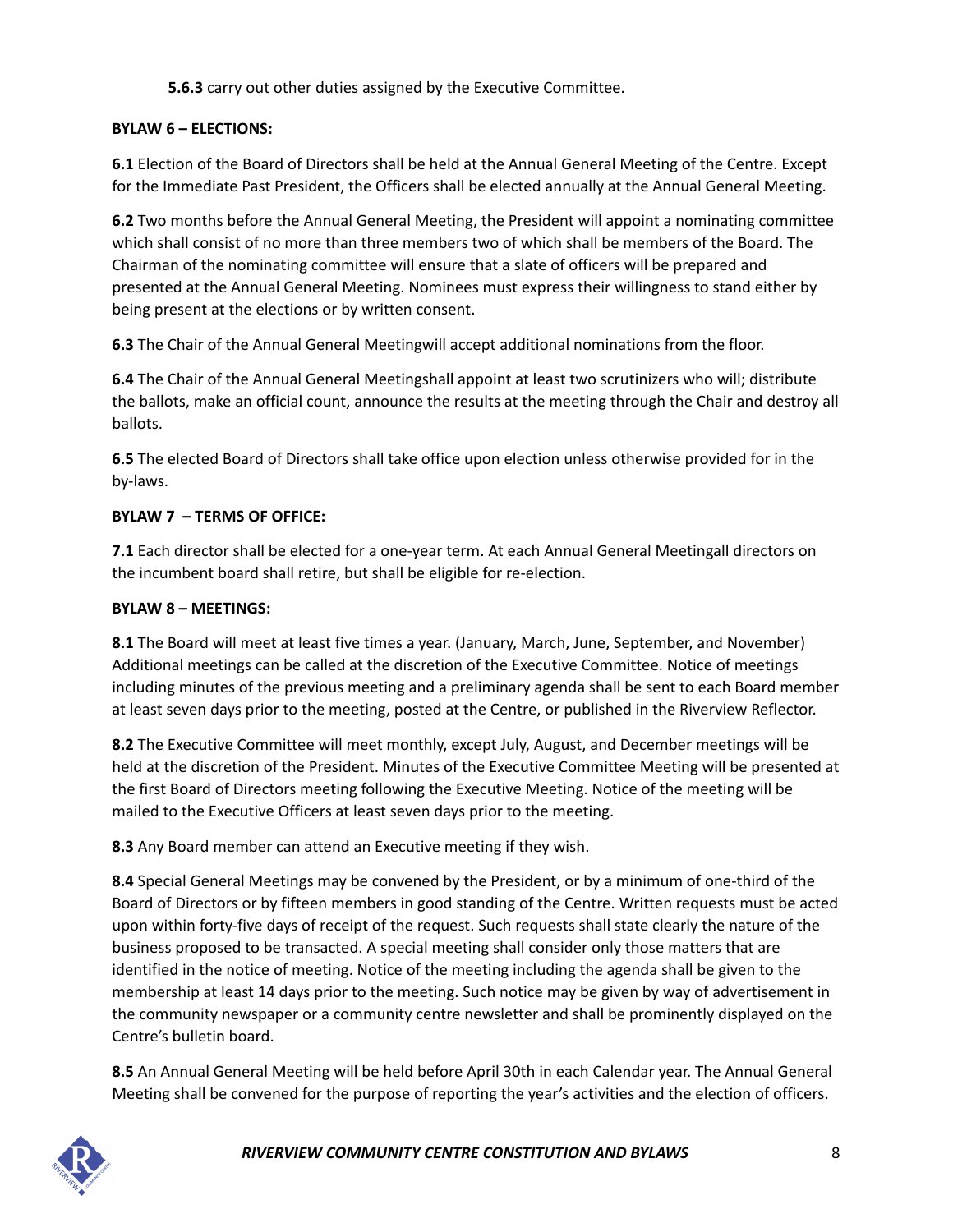Notice of meeting by way of advertisement in the community centre newsletter shall be given to the membership at least 30 days prior to the meeting.

**8.6** Committee Meetings will be held as required and will be held at the discretion of the Committee Chair. The Chair will provide a report to the Board of Directors at the next regularly scheduled meeting.

**8.7** All regular meetings of the Board shall be open to the public. Any member wishing to appear on the agenda must give notice to the President at least seven (7) days prior to the meeting. The Executive Committee will have the right to deny any such request with written notification stating the reasons for the denial.

## **BYLAW 9 – QUORUMS**

**9.1** The quorum for transaction of business at a regular or special meeting of the board shall consist of not less than two Executive Committee members and a minimum of five (5) members of the board.

**9.2** The quorum for the transaction of business at a Special General Meeting shall be not less than fifteen members of the Centre including five members of the board and two Executive Committee members of the board.

**9.3** The quorum for the transaction of business at an Annual General Meeting shall be not less than fifteen voting members.

**9.4** Meetings shall be adjourned and no business conducted if there is no quorum within thirty minutes after the scheduled time of the meeting. Failure to obtain a quorum for two consecutive meetings will cause the President to issue a Special Meeting notice within 14 days to conduct business. If a quorum is not obtained at this meeting, the onus will fall upon the general membership to determine a solution.

## **BYLAW 10 – VOTING PRIVILEGES:**

**10.1** At regular or special meetings of the Board of Directors each elected Board member in good standing in attendance with the exception of the President shall have one vote. Associate members who have opted to be voting members shall have a vote.

**10.2** The President may only vote in the event of a tie or if he/she represents one of the two executive members necessary to form a quorum.

**10.3** At the Annual General Meetingor any Special General Meeting of the Centre each member of the age of majority in attendance shall be entitled to a vote.

**10.4** A simple majority shall approve all motions with the exception of amendments to the Constitution and By-Laws, vacancy and co-position appointments.

**10.5** All amendments to the Constitution and By-Laws, vacancy and co-position appointments shall require a minimum of two-thirds majority.

**10.6** The Chair may at his/her discretion require any contentious issue to be voted on by ballot.

**10.7** No proxy votes will be allowed.

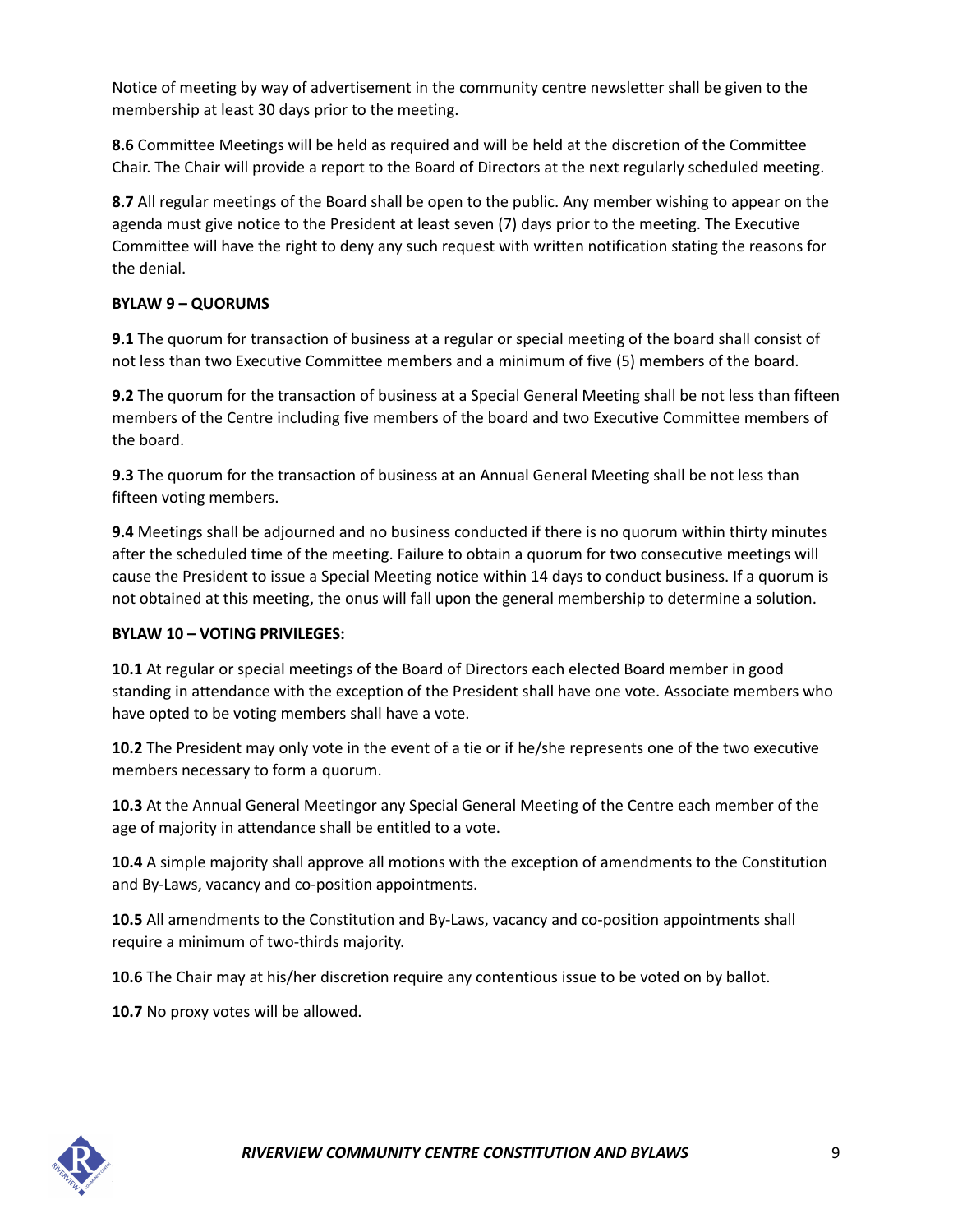#### **BYLAW 11 FINANCE:**

**11.1** The Board shall administer all funds and securities of the Centre and present an Annual Financial Review at the Annual General Meeting.

**11.2** An annual budget shall be submitted to the board for approval by no later than November Board Meeting of the following fiscal year.

**11.3** All funds raised by or on behalf of, or under the auspices of the Centre are subject to the approval of the Board.

**11.4** All funds and securities of the Centre shall be deposited in the name of the Centre with a recognized financial institution that shall be selected by the Board.

**11.5** All financial documents and contracts shall carry a minimum of two signatures as approved by resolution of the board.

**11.6** No person shall incur an expense or commitment on behalf of the Centre unless authorized by the Board of Directors or by the membership at an Annual General Meeting.

**11.7** The Board of Directors is authorized to incur such expenses as necessary for the continued operation of the Centre.

**11.8** Expenses or commitments in excess of the authority of 16.7 shall be submitted for approval in the following manner: the project must be approved in principle by a two-thirds majority of the Board at any general meeting; the president will appoint an ad-hoc committee to study the feasibility of the project who will provide a detailed written report to the Board within 60 days; acceptance and approval of the report will occur at the next general meeting requiring a two-thirds majority approval; for projects greater than \$10,000 in commitment or expense a Special General Meeting must be called within 60 days at which time the report will be reviewed and subject to a two-thirds majority approval for implementation.

**11.9** The books and records of the Centre shall be open to inspection by the members at all times, upon reasonable notice to the Board.

**11.10** The Treasurer shall recommend an external auditor to the Board. The Board shall annually appoint an auditor to review the accounts of the Centre, whose report shall be presented to the members at the Annual General Meetingand filed with the City of Winnipeg, Community Services Department. The person(s) appointed auditors should not include a person who is a director of the Centre.

## **BYLAW 12 – AMENDMENTS:**

**12.1** Amendments to the Bylaws may be made at the Annual General Meeting. All amendments must be received in writing by the membership no later than 21 days prior to the meeting.

**12.2** Amendments to the Bylaws shall require a minimum of two-thirds majority of the members in attendance at the Annual General Meeting.

## **BYLAW 13– INDEMNIFICATION:**